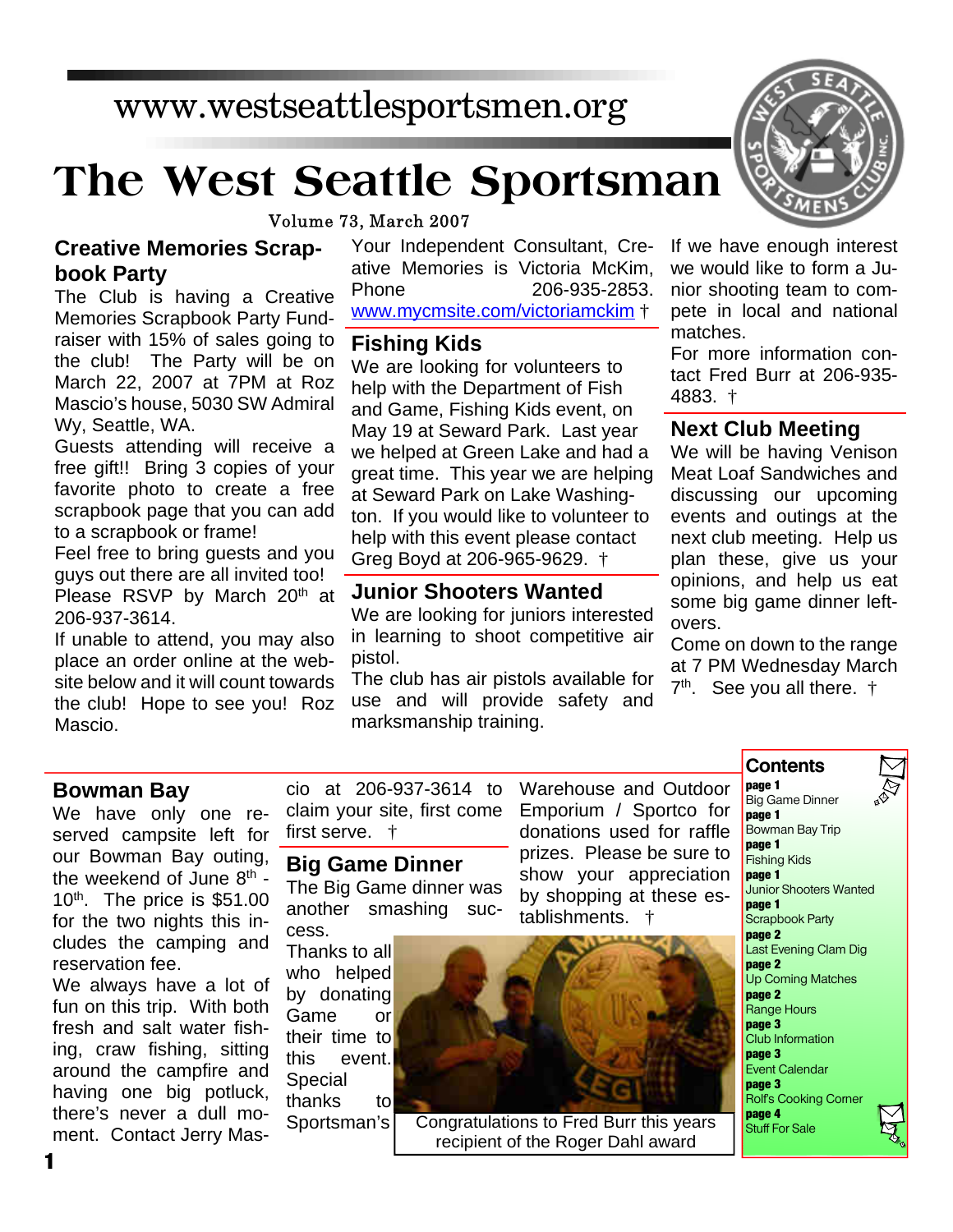#### **Last Evening Razor Clam Dig of Season** *Tentatively scheduled March 16-18.*

OLYMPIA – Fishery managers have tentatively scheduled a three-day razor clam dig March 16-18 at various ocean beaches on evening tides.

Final word on the dig will be announced about a week ahead of time, once marine toxin tests determine whether clams on those beaches remain safe to eat.

The dig planned next month is the last chance this season to harvest razor clams on afternoon tides, although fishery managers may open some beaches for morning digging in April, said Dan Ayres, coastal shellfish manager for the Washington Department of Fish and Wildlife (WDFW).

"We'd like to provide some morning clam-digging opportunities in April, but first we'll have to assess how many clams are available for harvest after the scheduled dig in March," Ayres said.

If the March dig proceeds as planned, diggers will have to be especially attentive to which beaches are open each day of the three-day opening, he said.

"As we get toward the end of the season, we have to juggle openings according to the number of clams still available for harvest at each beach," Ayres said. As currently scheduled, the following

beaches will be open for razor clam digging between noon and midnight on the following days:

March 16, Friday – Long Beach, Twin Harbors, Mocrocks (low evening tide: 5:31 p.m., +0.1 ft.)

March 17, Saturday – All beaches: Long Beach, Twin Harbors, Copalis, Mocrocks, Kalaloch (low evening tide: 6:16 p.m., -0.1 ft.)

March 18, Sunday – Long Beach, Twin Harbors and Kalaloch (low evening tide: 6:58 p.m. -0.1 ft.)

No digging will be allowed before noon any of those days.

The National Park Service scheduled the digs at Kalaloch, which is located within Olympic National Park, to coincide with those at the other beaches. Superintendent Bill Laitner reminds diggers that "Kalaloch is a remote beach with its own unique wilderness character. It's the perfect spot for people who enjoy 'roughing it' along with razor clamming."

Farther south, the Ocean Shores Chamber of Commerce is planning a razor clam festival March 17 to coincide with the scheduled dig at Copalis Beach, which includes the beach at Ocean Shores. Information on the festival, which includes chowder cook-offs and live music, is available on the chamber's website (http://www.oceanshores.org/) or by calling 360-289-2451.

Ayres said diggers should be aware that daylight-saving time will be in effect for the scheduled dig in March. "Some tide books do not reflect the

fact that daylight-saving time starts earlier this year, which could be an issue in planning a trip to the beach," he said.

A license is required for anyone age 15 or older. Any 2006 annual shellfish/seaweed, razor clam or combination license is still valid. Licenses can be purchased via the Internet at https://fishhunt.dfw.wa.gov, by telephone (1-866-246-9453), or in person at more than 600 license vendors throughout the state. A list of vendors can be found at http://wdfw.wa.gov/lic/vendors/vendo rs.

#### **Razor clam beaches are defined as follows:**

*Long Beach*, which extends from the Columbia River to Leadbetter Point.

*Twin Harbors Beach*, which extends from the mouth of Willapa Bay north to the mouth of Grays Harbor.

*Copalis Beach*, which extends from the Grays Harbor North Jetty to the Copalis River, and includes beaches near Copalis, Ocean Shores, Oyhut and Ocean City.

*Mocrocks Beach*, which extends from the Copalis River to the southern boundary of the Quinault Reservation near the Moclips River, including Iron Springs, Roosevelt Beach, Pacific Beach and Moclips.

*Kalaloch Beach*, which extends from the South Beach Campground to Brown's Point (just south of Beach Trail 3) in the Olympic National Park. For more information, check http://www.nps.gov/olym/planyourvisi t/exploring-the-coast.htm. †

# **Up coming Small bore & Air Matches**

| Mar 3-4   | Olympia             | Junior Olympic Air Rifle 3-P C'ship (West) |
|-----------|---------------------|--------------------------------------------|
| Mar 17-18 | <b>West Seattle</b> | Junior 3-P & 3-P Air Rifle Sectionals      |
| Mar 10    | West Seattle        | Air Pistol 60 shot                         |
| Mar 18    | Vancouver           | Open NRA 3-Position & Air Rifle Sectionals |
| Mar 24    | West Seattle        | 22 Pistol 90 shot and warm up club match   |
| Mar 24    | Centralia           | State Junior Indoor Championship (West)    |
| Apr 14    | West Seattle        | Air Pistol 60 shot                         |
| Apr 28    | Puyallup            | Junior International 3-P PTO               |
| May 11    | Wenatchee           | Junior air rifle match                     |
| May 12-13 | Wenatchee           | Jr. Outdoor Championships                  |
| Jun 2-3   | Tacoma              | Schützenfest / NRA 3-P Championship        |
|           |                     |                                            |

#### **Range Hours and Activity**

Monday - Small Bore - 6 PM Tuesday - Winter Rifle League Wednesday - Juniors - Call Fred Burr at 206-935-4883 for information. Cost: Adult members \$2.00, nonmembers \$4.00, Juniors \$1.00.

Volume 73, March 2007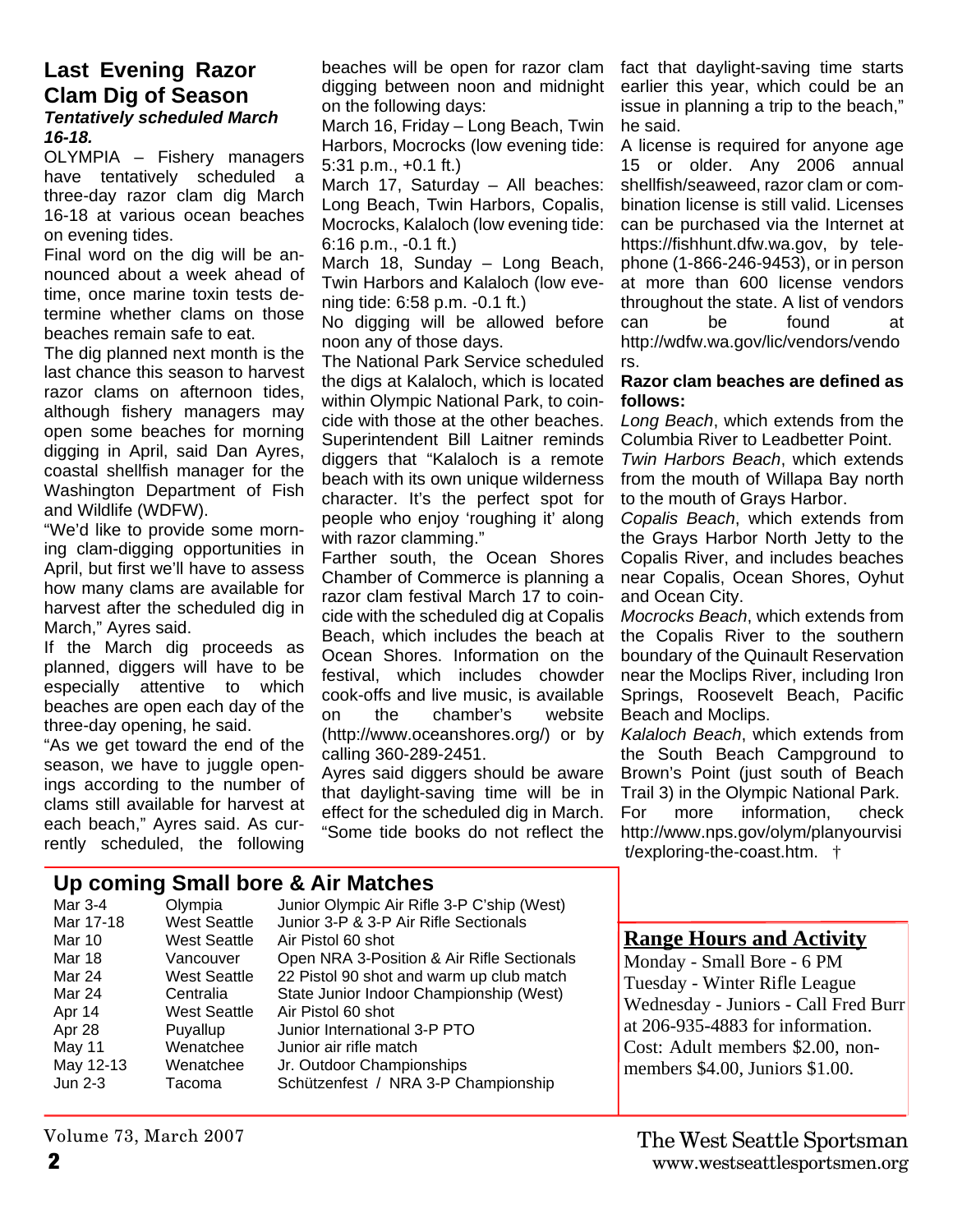#### **The West Seattle Sportsmen's Club Sponsors of the Roger Dahl Rifle Training Range**

| <b>OFFICERS</b>                                                                                                                                                   |                                                                                           | <b>TRUSTEES</b>                              |                                                                                                         |  |  |  |
|-------------------------------------------------------------------------------------------------------------------------------------------------------------------|-------------------------------------------------------------------------------------------|----------------------------------------------|---------------------------------------------------------------------------------------------------------|--|--|--|
| President - Greg Boyd                                                                                                                                             | 206-965-9629                                                                              | Rolf Erickson                                |                                                                                                         |  |  |  |
| Vice Pres. - Roz Mascio                                                                                                                                           | 206-937-3614                                                                              | Jerry Mascio                                 | 206-937-3614                                                                                            |  |  |  |
| Secretary - Tony Olszewski<br>Treasurer - Fred Burr                                                                                                               | 425-226-5643<br>206-935-4883                                                              | Cam Robison                                  | 206-431-8337                                                                                            |  |  |  |
| Rec. Sec. - Richard George                                                                                                                                        |                                                                                           | Contact us at: info@westseattlesportsmen.org |                                                                                                         |  |  |  |
|                                                                                                                                                                   |                                                                                           |                                              | <b>Events Calendar</b><br>Mar 7 <sup>th</sup> - Club Meeting<br>Mar 21 <sup>st</sup> - Officers Meeting |  |  |  |
| <b>Trout in Whiskey</b>                                                                                                                                           |                                                                                           |                                              | April 4 <sup>th</sup> - Club Meeting                                                                    |  |  |  |
| From: Phil Ray                                                                                                                                                    |                                                                                           |                                              | April - Quincy Lakes Fishing                                                                            |  |  |  |
| Trout, Butter, Cream, plain flour, Parsley, Whiskey.                                                                                                              |                                                                                           |                                              | April - Razor Clamming ???                                                                              |  |  |  |
| Fillet Trout (Cutlets or Steaks type cut also work well)                                                                                                          |                                                                                           |                                              | June 8 <sup>th</sup> - 10 <sup>th</sup> Bowman Bay                                                      |  |  |  |
| and cover both sides with flour. In a pan add the butter                                                                                                          |                                                                                           |                                              |                                                                                                         |  |  |  |
| and Sauté floured trout for a couple of minutes on each                                                                                                           |                                                                                           |                                              | If you have any ideas for pro-                                                                          |  |  |  |
| side. Add a splash of whisky and cook for a further 15<br>minutes turning once half way through. Remove the trout                                                 | grams to have at the club meet-                                                           |                                              |                                                                                                         |  |  |  |
| and place on serving dishes. Boil up the juices left in the                                                                                                       |                                                                                           |                                              | ings or any good outing ideas let                                                                       |  |  |  |
| pan and add the cream and parsley stir for a few sec-                                                                                                             | one of the Officers or Trustees                                                           |                                              |                                                                                                         |  |  |  |
| onds. Pour cream sauce over cooked trout and serve.                                                                                                               |                                                                                           |                                              | know. You may contact us at:                                                                            |  |  |  |
|                                                                                                                                                                   | info@westseattlesportsmen.org<br>Note: goes well with a variety of vegetables and quanti- |                                              |                                                                                                         |  |  |  |
| ties of cream/whiskey/butter can be varied to suite servings (ITS NICER                                                                                           |                                                                                           |                                              |                                                                                                         |  |  |  |
| THAN IT SOUNDS)                                                                                                                                                   |                                                                                           |                                              |                                                                                                         |  |  |  |
| Comments from Phil: This recipe may sound odd but it does taste great. per-<br>haps it may be better to go careful with quantities first time of trying half pint |                                                                                           |                                              |                                                                                                         |  |  |  |
| cream a shot of whisky and the herbs can be any others of you choice but its                                                                                      |                                                                                           |                                              |                                                                                                         |  |  |  |
| worth the try in its basic form.                                                                                                                                  |                                                                                           |                                              |                                                                                                         |  |  |  |
|                                                                                                                                                                   |                                                                                           |                                              |                                                                                                         |  |  |  |
| <b>MEMBERSHIP APPLICATION</b><br><b>New</b><br><b>Renewal</b>                                                                                                     |                                                                                           |                                              |                                                                                                         |  |  |  |
| <b>WEST SEATTLE SPORTSMEN'S CLUB</b>                                                                                                                              |                                                                                           |                                              |                                                                                                         |  |  |  |
| Date                                                                                                                                                              |                                                                                           |                                              |                                                                                                         |  |  |  |
|                                                                                                                                                                   | of                                                                                        |                                              | Washington, being interested in the                                                                     |  |  |  |
| propagation and conservation of game birds, game animals, and fish in the State of Washington, do hereby apply                                                    |                                                                                           |                                              |                                                                                                         |  |  |  |
| for membership in the WEST SEATTLE SPORTSMEN'S CLUB and tender herewith the sum of \$                                                                             |                                                                                           |                                              |                                                                                                         |  |  |  |
| payment of one year's dues.                                                                                                                                       |                                                                                           |                                              |                                                                                                         |  |  |  |
| "I solemnly swear that I will abide by the Constitution and By-Laws of the West Seattle Sportsmen's Club and                                                      |                                                                                           |                                              |                                                                                                         |  |  |  |
| help in its up-building and I will not willfully disobey the Game Laws wherever I fish or hunt. I will always be                                                  |                                                                                           |                                              |                                                                                                         |  |  |  |
| a true sportsman both in the field and to my brother members at all times.                                                                                        |                                                                                           |                                              |                                                                                                         |  |  |  |
|                                                                                                                                                                   |                                                                                           | If you would like to                         |                                                                                                         |  |  |  |
| Signed                                                                                                                                                            | receive the Club                                                                          |                                              |                                                                                                         |  |  |  |
|                                                                                                                                                                   | newsletter by email                                                                       |                                              |                                                                                                         |  |  |  |
|                                                                                                                                                                   |                                                                                           |                                              |                                                                                                         |  |  |  |
|                                                                                                                                                                   |                                                                                           |                                              |                                                                                                         |  |  |  |
|                                                                                                                                                                   |                                                                                           |                                              |                                                                                                         |  |  |  |
|                                                                                                                                                                   |                                                                                           |                                              |                                                                                                         |  |  |  |
|                                                                                                                                                                   |                                                                                           |                                              |                                                                                                         |  |  |  |
|                                                                                                                                                                   |                                                                                           |                                              |                                                                                                         |  |  |  |
| (New Only)                                                                                                                                                        |                                                                                           |                                              |                                                                                                         |  |  |  |
| The West Seattle Sportsman                                                                                                                                        |                                                                                           |                                              | Volume 73, March 2007                                                                                   |  |  |  |